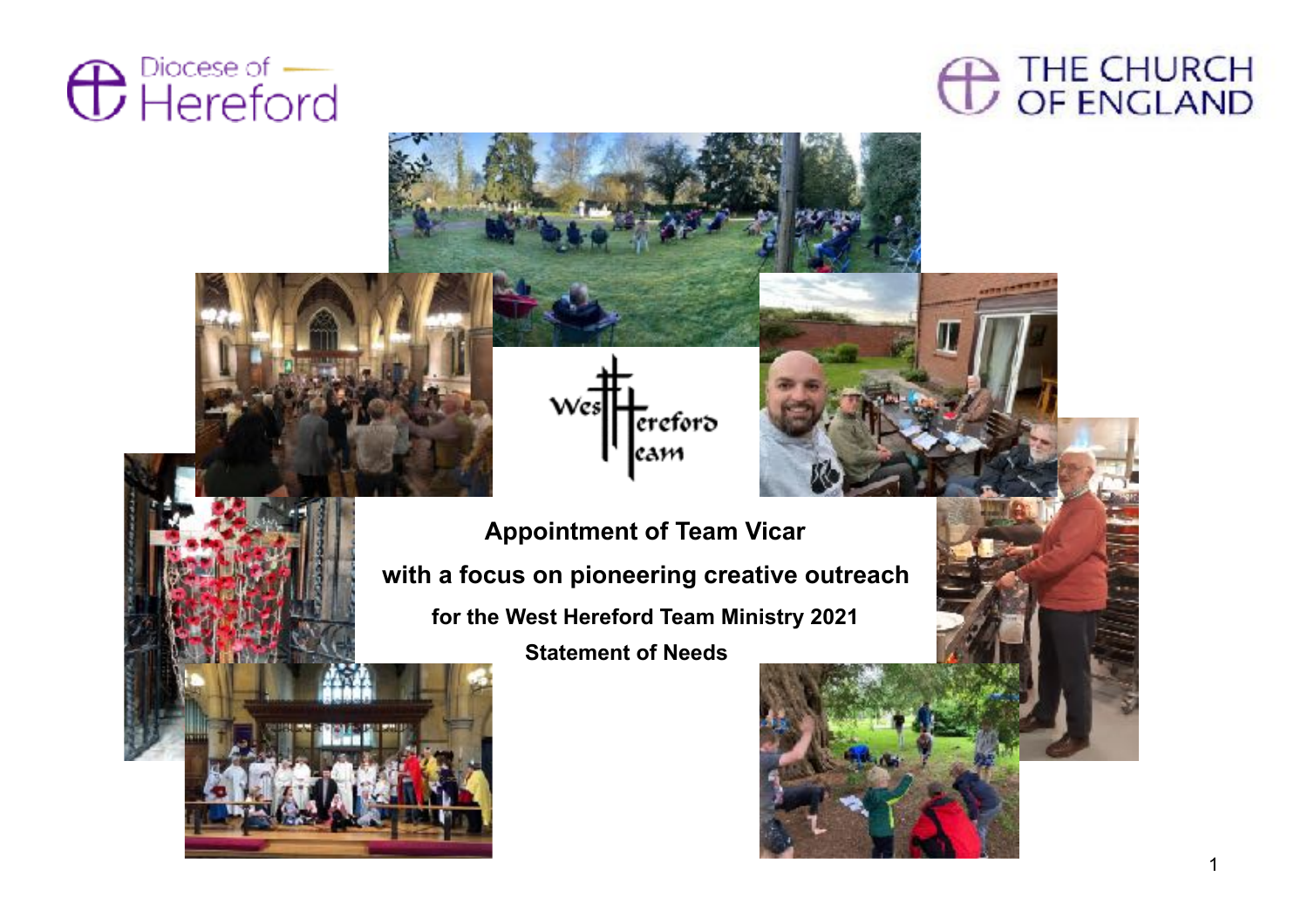| <b>Role Title:</b>       | <b>Team Vicar</b>               |
|--------------------------|---------------------------------|
| <b>Name of Benefice:</b> | The West Hereford Team Ministry |
| <b>Archdeaconry:</b>     | <b>Hereford</b>                 |
| Deanery:                 | <b>Hereford</b>                 |

# **General**

#### **To play a distinctive and intentional role in Inspiring Each Generation, Proclaiming Christ and Growing Disciples by:**

- Sharing the cure of souls with the Bishop and Team Rector, and exercising spiritual leadership as part of a team.
- Helping to lead the Church in mission and encouraging it to focus on the diocesan priorities of making disciples, growing leaders and engaging with younger generations.
- Inspiring creative mission and ministry; building on existing traditions and being visionary in exploring new opportunities.
- Releasing the energy and gifts of the whole people of God.
- Exercising a pastoral, sacramental and teaching ministry within the Church and community.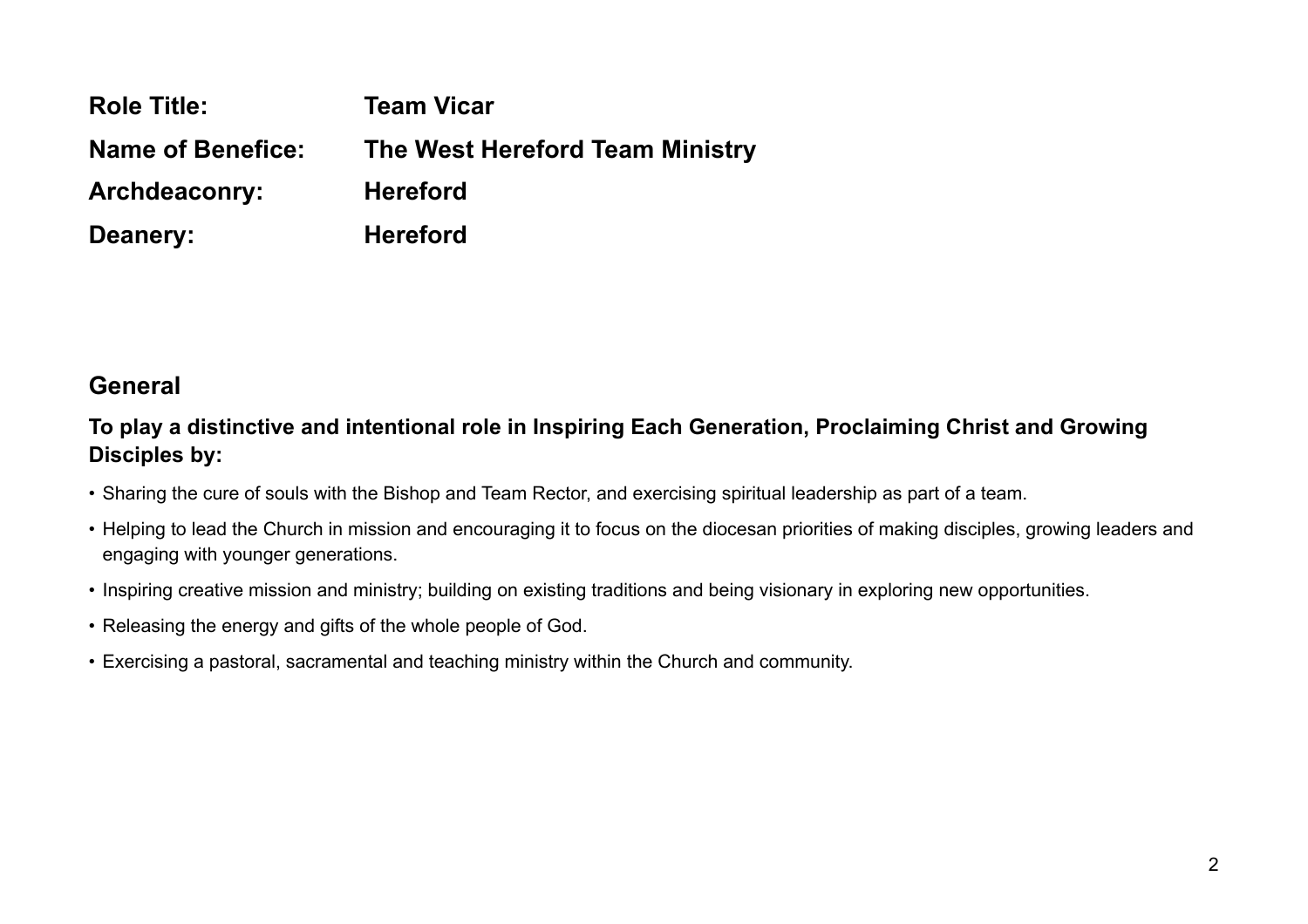# **Responsibilities**

# **1. Leadership in mission**

- Help to lead the congregations of All Saints and St Nicholas in setting and holding a vision for creative mission.
- Help our congregations to respond to the diocesan vision and priorities.
- Encourage and strengthen partnerships between Church, schools, groups within the community, and other organisations.
- Encourage and support existing activities within the Team, maintain the welcoming nature of our churches, and help us to extend that welcome beyond the church building.

# **2. Collaboration, team leadership and ministry development**

- Work alongside the Team Rector, Team Curate, four Readers and retired clergy, and play a full part in regular team meetings.
- Provide encouragement and support for churchwardens and PCC officers throughout the Team, but especially at All Saints and St Nicholas.
- Identify and encourage gifts in the church community and beyond.

# **3. Leading worship**

- Work with others to explore new and appropriate creative ways of worshipping.
- Treasure, and sensitively develop the existing services to reflect the needs of the existing and future congregations.
- Lead worship thoughtfully and confidently.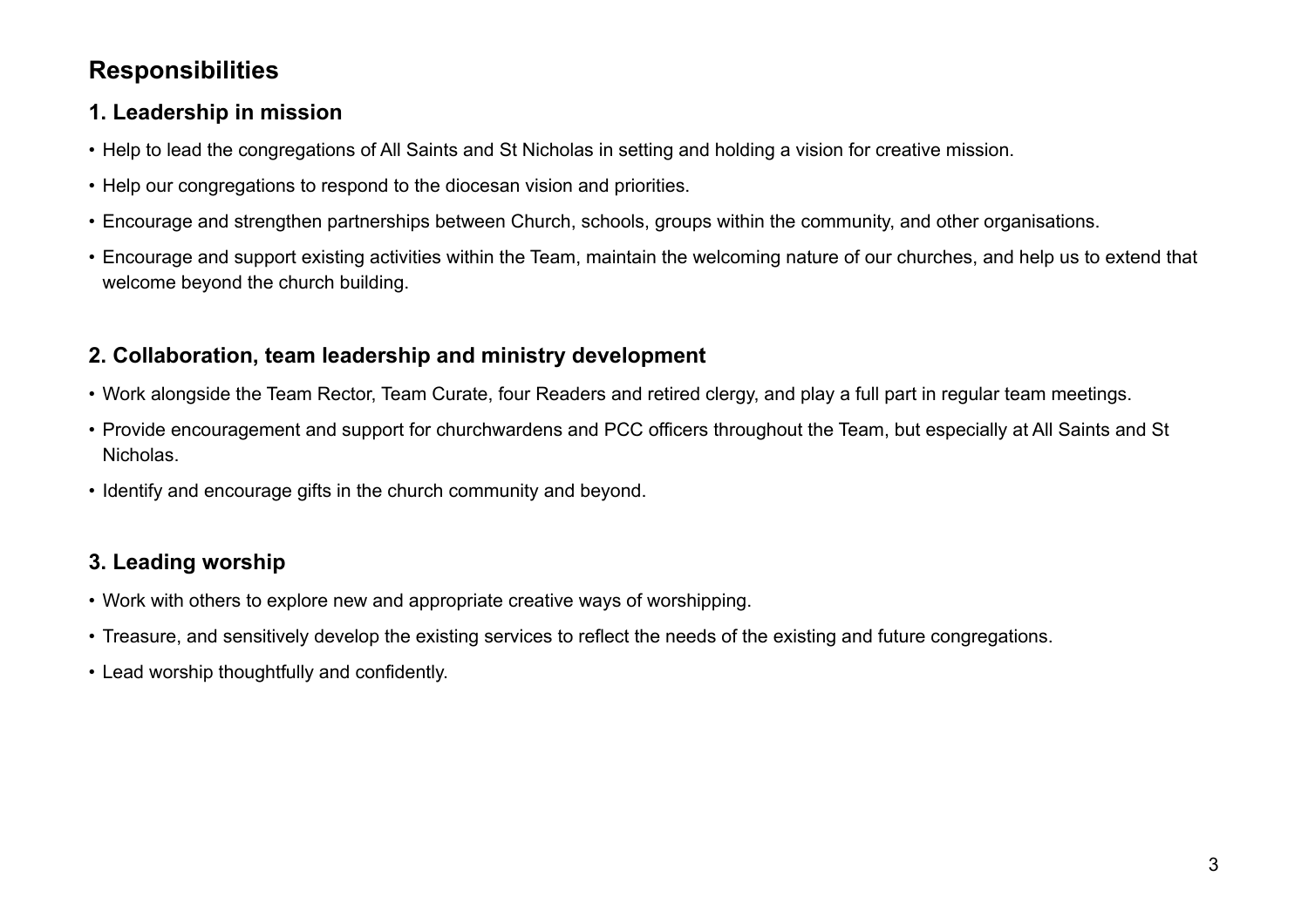## **4. Encouraging discipleship**

- Preach the message of the Love of God and Neighbour in a way that encourages the development of mature and generous faith, adapting style and content when appropriate for different occasions and purposes.
- Work with others to ensure the development of existing opportunities for learning that develop faith and strengthen discipleship, as well as seeking new ways of encouraging discipleship.
- Encourage church members to be generous in giving in every way as a response to God's generosity and to further the mission of the churches.

# **5. Pastoral care**

- Work with others to identify pastoral care needs and develop existing structures and skills to respond to those needs.
- Together with others, ensure that appropriate support is offered to those in need of pastoral care including baptism and marriage preparation, care to the sick and dying, bereavement.
- Support, serve and love the congregations and communities through appropriate relationship building, individual support and visiting.

# **6. Administration and parish organisation**

- Work in collaboration with team colleagues, churchwardens, and PCCs, together with the Team Administrators to ensure effective organisation and good stewardship of resources in the Team.
- Play an appropriate part in the administration and organisation of the parishes, and in governing bodies of a local school where appropriate.
- Ensure good communication within the parishes and community.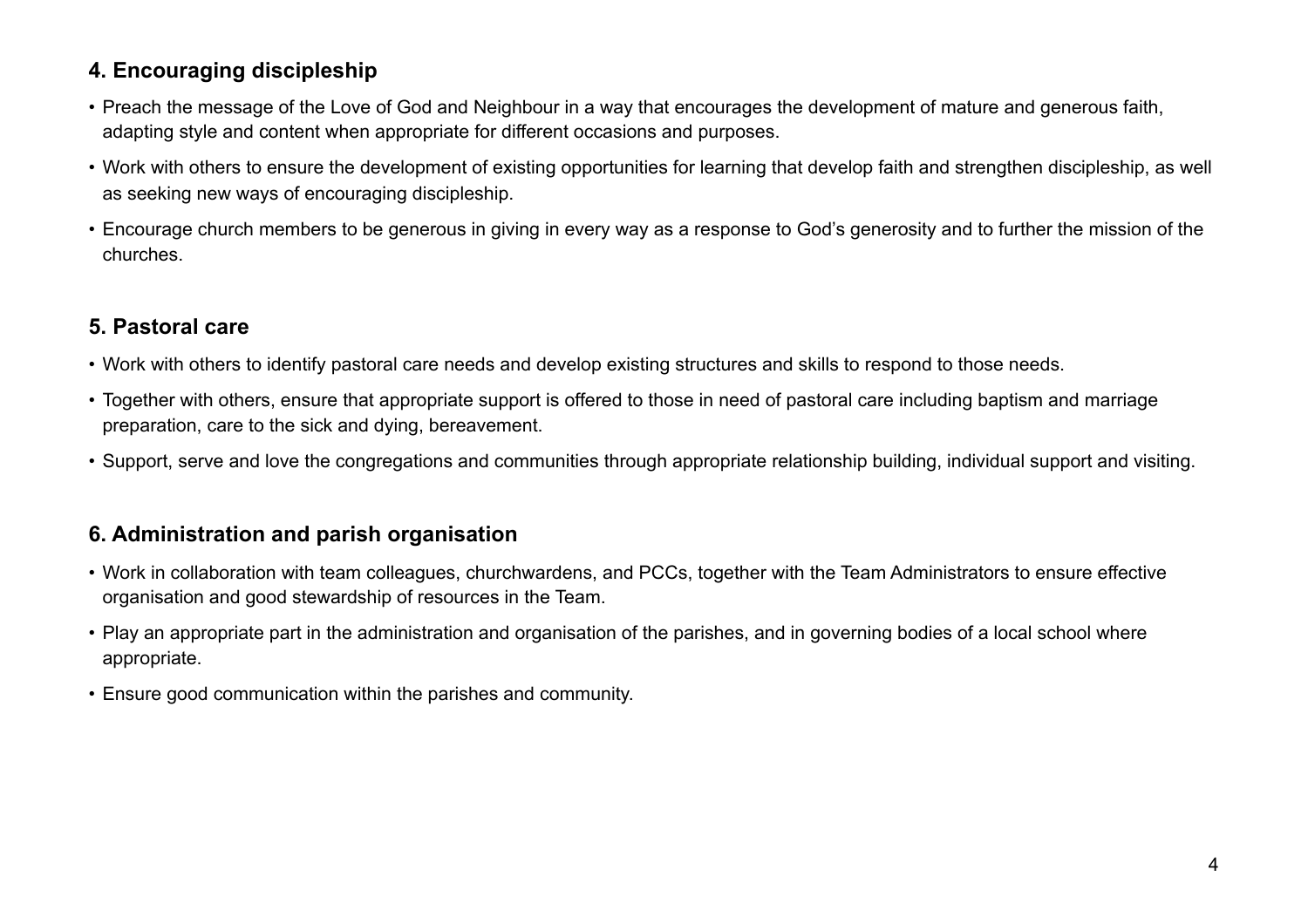#### **7. Ministering in a wider context**

- Play an active part in the life of the deanery as the clergy and parishes seek to work more collaboratively across the city of Hereford to enable more effective mission.
- Deepen relationships with the local community and other churches (especially St Peter and St James, and South Wye) to serve and reach the area more effectively in Christ's name.
- Be open to additional diocesan responsibilities eg synodical representation.

## • **8. Self discipline, spiritual discipline and own development**

- Give continual attention to your own personal, spiritual and professional development.
- Participate in Ministerial Development Review and undertake appropriate Continuing Professional Development.
- Maintain professional boundaries.
- Develop and maintain a prayerful spiritual life with appropriate support network.
- Follow a pattern of life that allows the personal, family and spiritual aspects of life to flourish alongside the demands of ministry.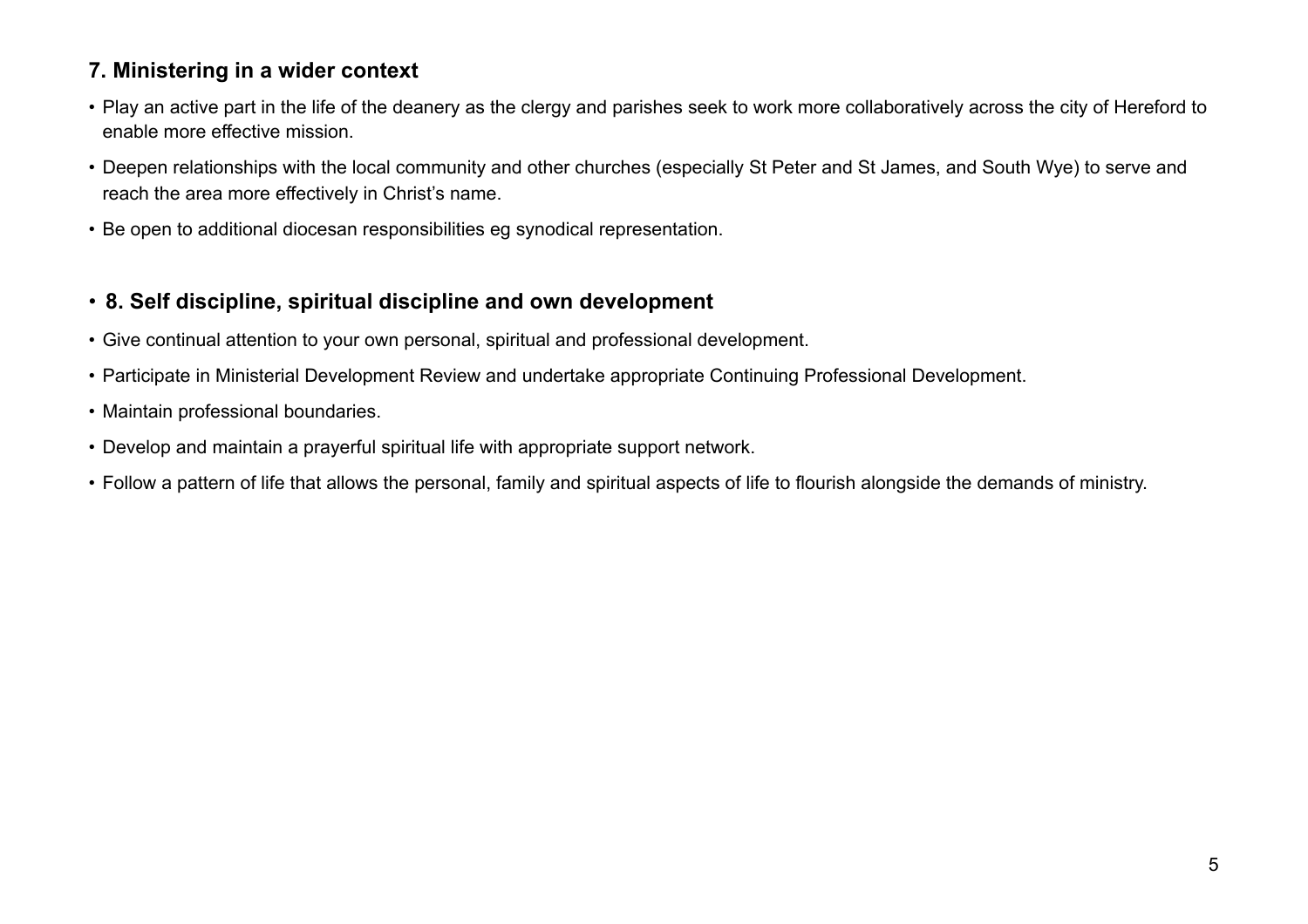# **This Statement of Needs should be read in conjunction with the following documents:**

The Ordinal The Canons of the Church of England Guidance for the Professional Conduct of Clergy Bishop's Licence Statement of Particulars issued to the office-holder on successful appointment The Team Profile

# **This Statement of Needs is signed off by:**

**The Venerable Derek Chedzey, Archdeacon of Hereford**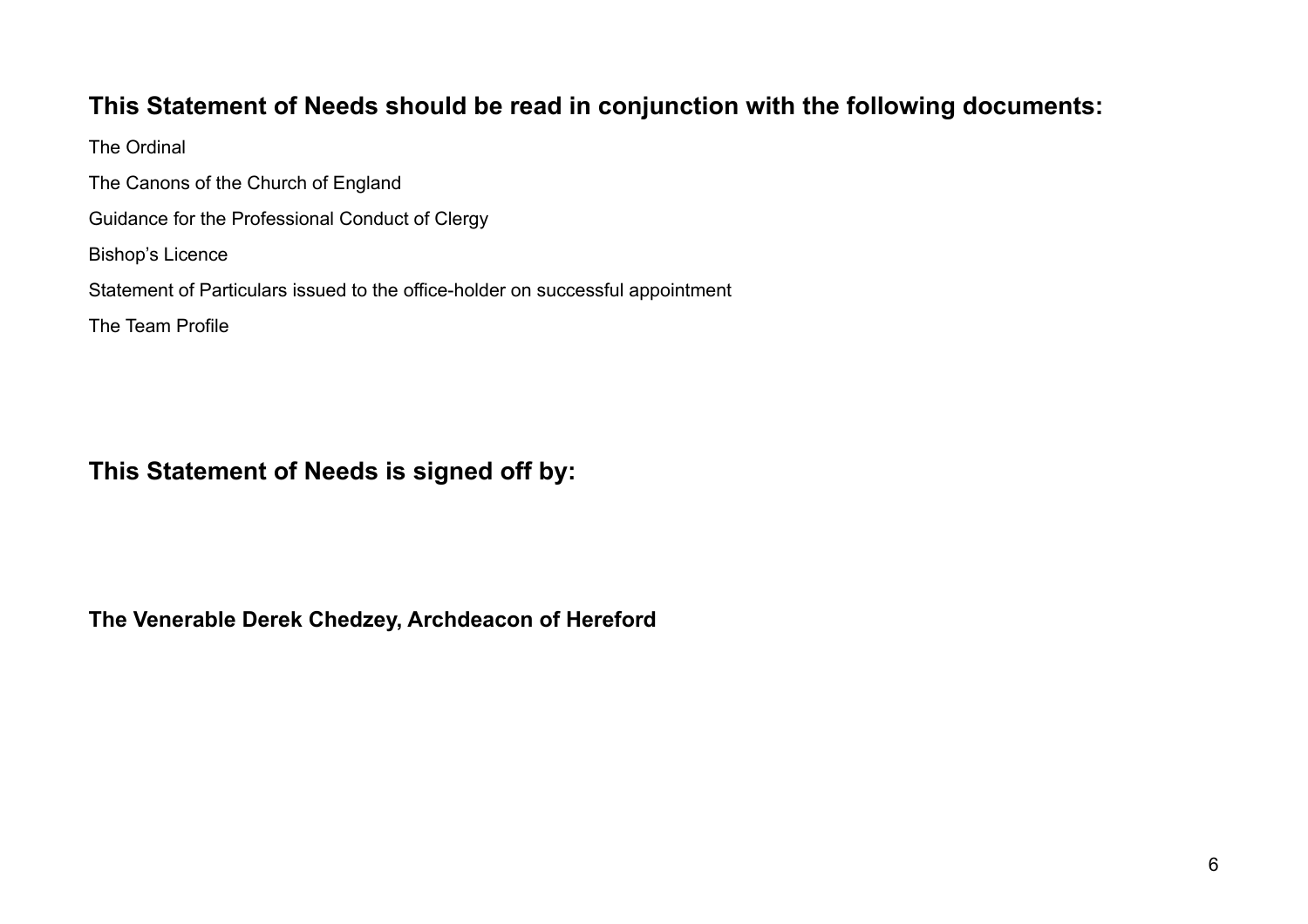# **Person Specification**

# **Our New Team Vicar:**

We hope to find a new Team Vicar of the West Hereford Team, with special responsibility for All Saints and St Nicholas, (shared with the Team Rector), but who will work across the Team to inspire us to be creative in our mission and ministry, challenging us to think beyond what is already happening in order to more fully share the good news of Jesus with those around us, and being visionary in how we use the resources we have, and could have.

We want to further God's Kingdom in West Hereford beyond the worshipping congregations by ministering to, building contacts with, and sharing friendships in the wider community in creative ways.

## **Qualifications**

- An ordained priest within the Church of England, or a Church in communion with it, or a Church whose orders it recognises.
- Satisfactory completion of Initial Ministerial Education.
- Designated at selection or Candidates' Panel as Incumbent Status (post-2009) or Stipendiary Ministry

## **Essential Qualities**

- **•** a living faith and a passion for creative mission
- **•** experience and a proven track record of creative community outreach, and building links with individuals and community organisations
- **•** The ability to both honour the existing traditions whilst growing the worshipping community in new ways.

## **Desirable Qualities**

- experience of developing disciples and encouraging a mature faith in others
- the ability to visualise and communicate creative ways of using our church buildings and experience of re-ordering projects
- ability to discern and grow the gifts and talents of others.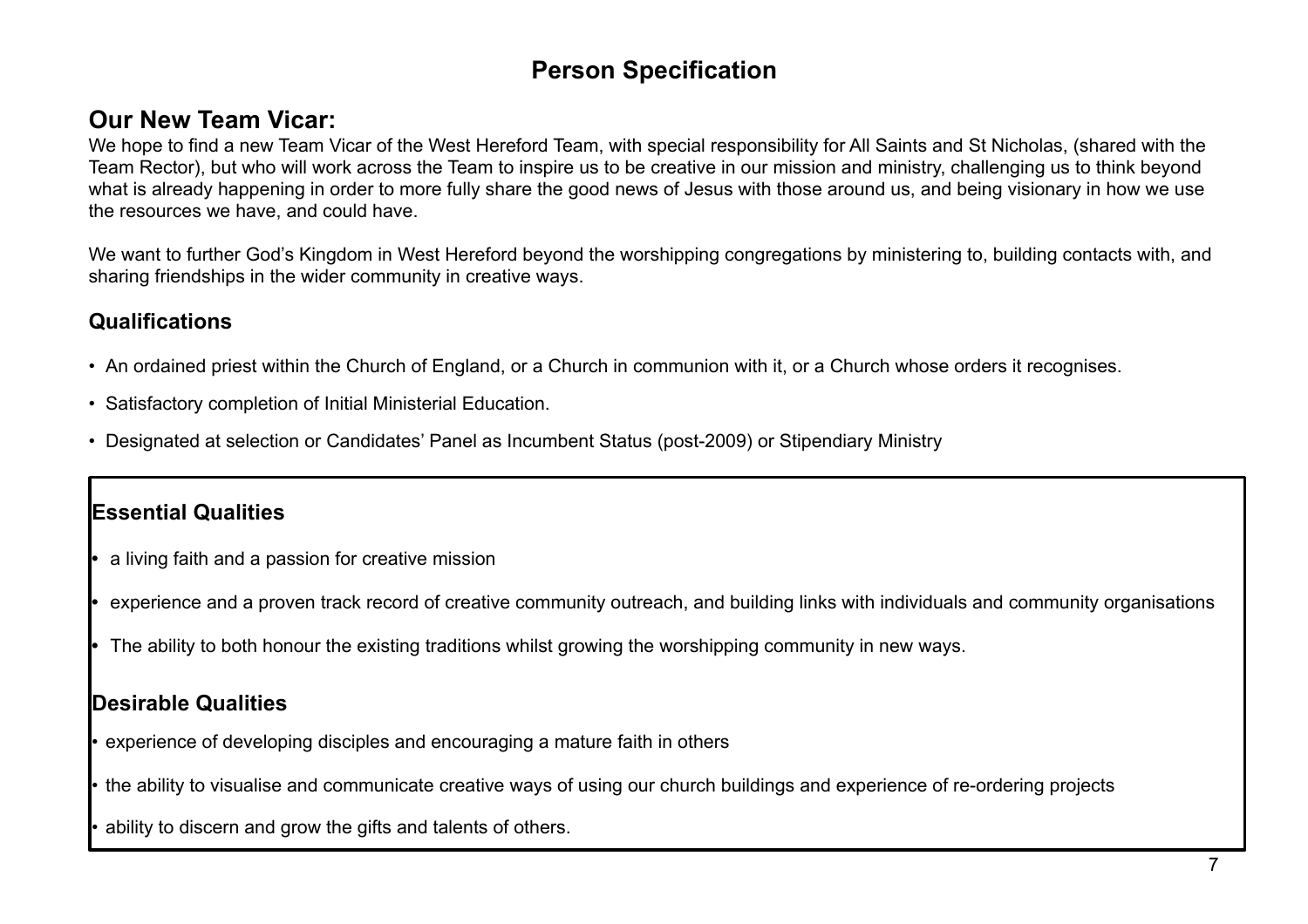#### **As well as the essential and desirable qualities, we also seek the following:**

**Personal qualities** *we hope you will be someone who has:*

- a commitment to prayer; individually and with others
- a willingness to be available and present at times of pastoral need, and a heart to love and care for those within the churches and without
- a genuine interest in people
- a commitment to working within a team; collaborating with the ministry team, the congregations and the wider communities
- a sense of humour
- the ability to learn from others and receive constructive feedback
- self awareness
- discretion and the ability to maintain confidentiality
- resilience

#### **Personal Skills** *are you able to demonstrate:*

- excellent communication skills; verbal, written and digital
- the ability to share your faith in Christ appropriately with others and to inspire others to do the same
- the ability to share responsibility with others and delegate
- the ability to introduce appropriate change
- organisational skills and efficiency
- the ability to travel within and between parishes